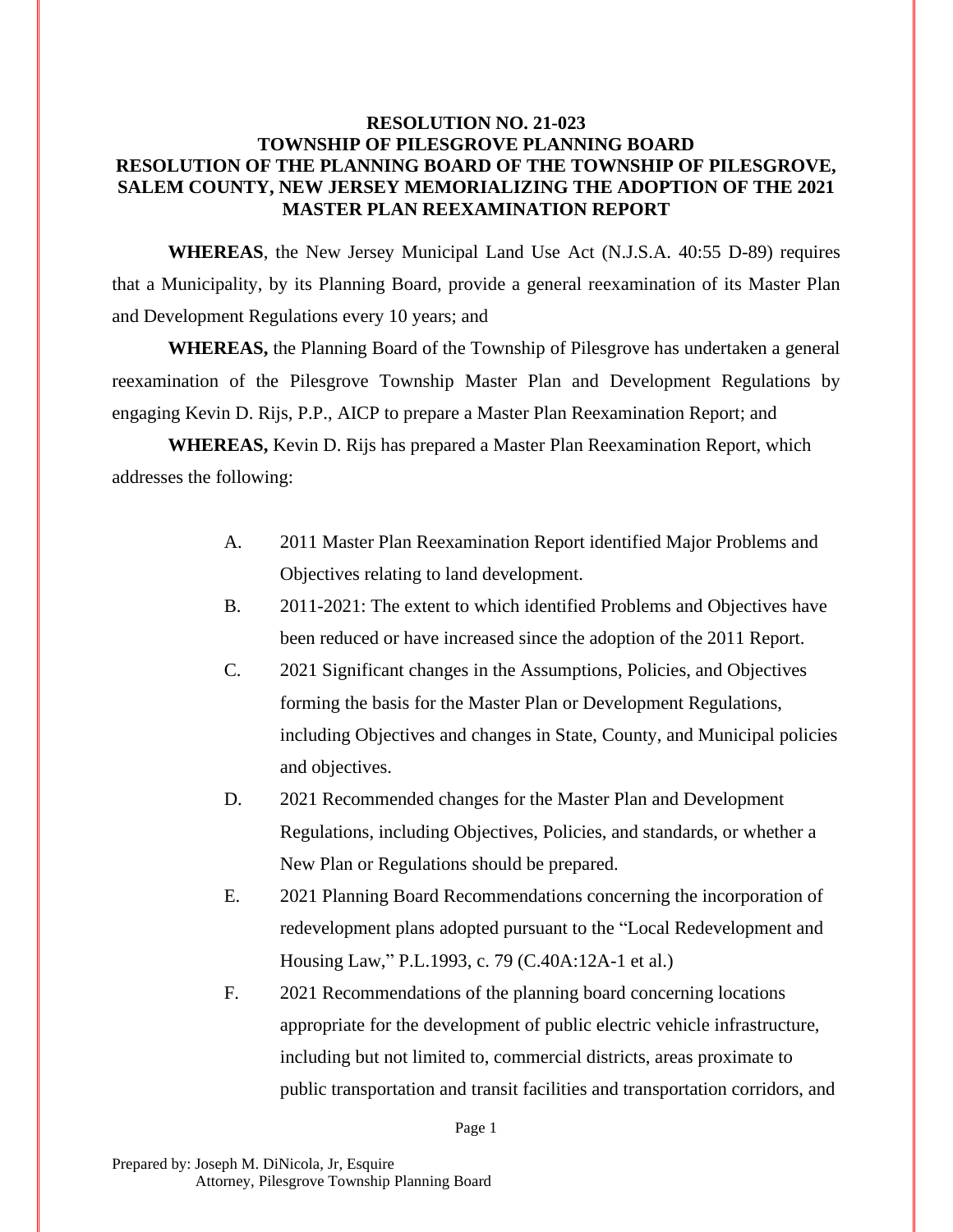public rest stops; and recommended changes, if any, in the local development regulations necessary or appropriate for the development of public electric vehicle infrastructure.

**WHEREAS,** the Planning Board of the Township of Pilesgrove held a public hearing, after providing the Notice to Surrounding Municipalities and the General Public as required by the Municipal Land Use Law, and the Board having reviewed the proposed Master Plan Reexamination Report above indicated, and having had the opportunity to discuss same with the Township planner and the members of the public; and

**WHEREAS,** the Planning Board of the Township of Pilesgrove moved for a positive vote to approve the Proposed 2021 Master Plan Reexamination Report as indicated at its public meeting held on July 21, 2021, at which time same was approved.

**NOW, THEREFORE, BE IT RESOLVED,** on this \_\_\_\_\_\_ day of\_\_\_\_\_\_\_\_\_\_\_\_ 2021 that the Planning Board of the Township of Pilesgrove does hereby adopt the 2021 Master Plan Reexamination Report dated June 2021, prepared by Kevin D. Rijs in full satisfaction of its requirements, as set forth in the Municipal Land Use Law.

**BE IT FURTHER RESOLVED,** by the Planning Board of the Township of Pilesgrove that a copy of this Resolution and 2021 Master Plan Reexamination Report dated June 2021 be forwarded to the Salem County Planning Board and the Municipal Clerks of each adjourning Municipality of the Township of Pilesgrove.